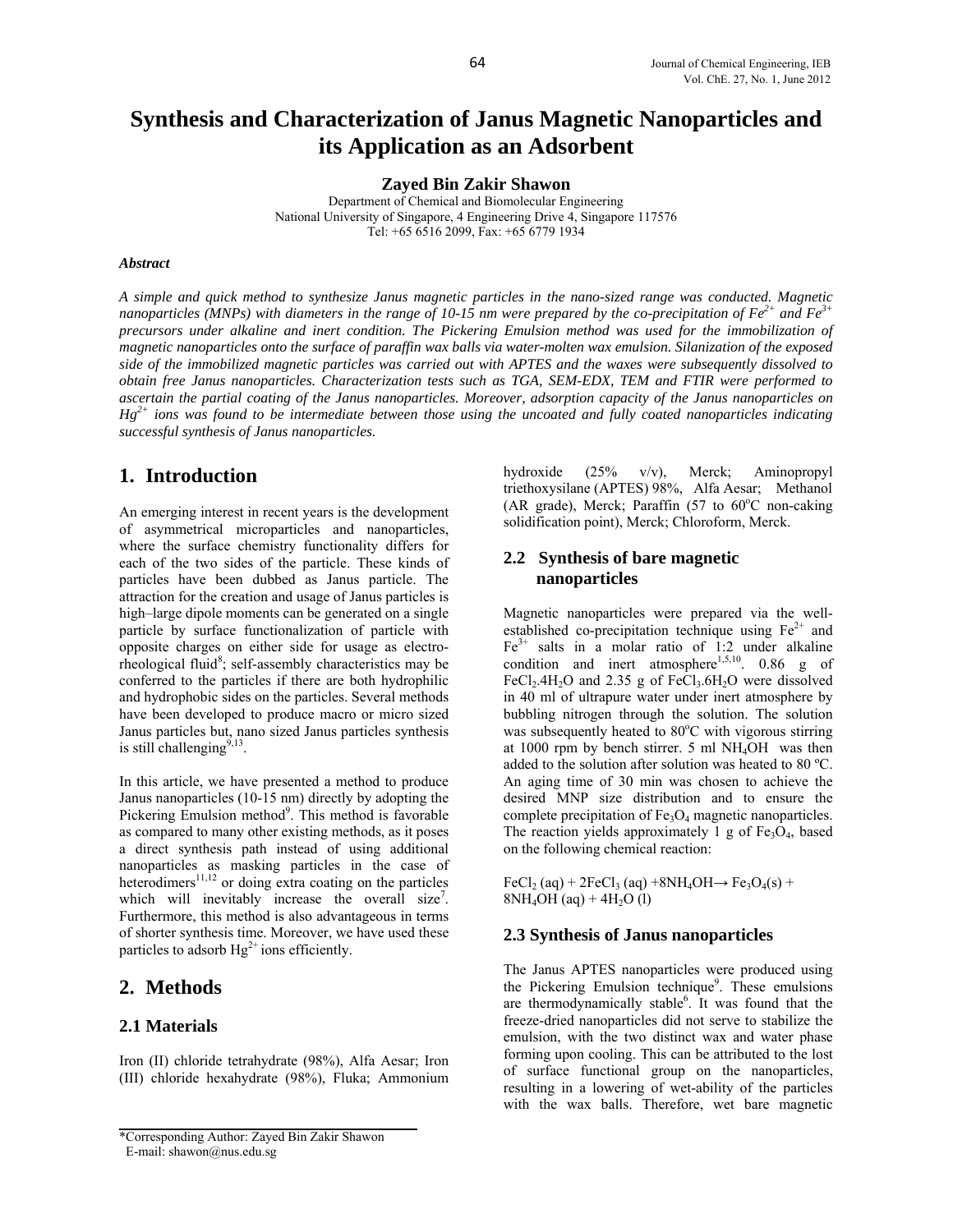

Scheme 1. Reaction steps to prepare bare magnetite particles and to coat with APTES fully or partially

nanoparticles were used to stabilize the wax-water emulsion by forming a monolayer on the dispersed wax phase, as it lowers the overall surface energy of the system.

Firstly, 0.2 g of wet bare magnetic nanoparticles were dispersed homogeneously in 40 ml of ultrapure water by means of a sonicator (ultrasonic bath) for 30 min. Secondly, the mixture was then heated to  $80^{\circ}$ C using a hot water bath, after which 5 g of paraffin wax was added to the mixture and allowed to melt. A bench stirrer was utilized to provide mechanical stirring at 1950 rpm for 45min to disperse the wax phase in the continuous water phase. The resulting nanoparticlesstabilized emulsion was then allowed to cool to room temperature, enabling the freezing of the wax balls and the immobilization of the magnetic nanoparticles on its surface. The wax balls were filtered and washed repeatedly with ultrapure water to wash off nanoparticles that were either unattached or weakly attached, and were air-dried for 10 hours.

The wax balls were then placed in 100 ml of 2.1 mM APTES in methanol solution, and silanization of the exposed surface of the exposed surface of the nanoparticles were carried out for 1 hr. Pure methanol was used to wash the wax balls after filtration in order to remove excess APTES, and subsequently the wax balls were air-dried for 2 hrs. The Janus magnetic nanoparticles were released by the dissolution of the wax balls in excess chloroform, and magnetic decantation was done to obtain the Janus particles from the wax-chloroform solution.

# **3. Particle Characterization**

## **3.1 Scanning Electron Microscopy and Energy Dispersive X-ray Analysis**

SEM images of the wax balls are as shown in Fig. 1a, assuming an almost spherical shape with an average diameter of 500 µm. Fig. 1a provides a close-up on the surface of the wax balls, showing high coverage by the magnetic nanoparticles of up to 77 % of the surface on some of the wax balls.



Fig.1. (a) SEM image of wax balls after filtration, (b) EDX along the cross-section of a cut wax balls.

The results for the EDX analysis of the distribution of nanoparticles on the wax balls are as illustrated in Fig. 1b, which proved conclusively that majority of the magnetic nanoparticles are located on the surface of the wax-water interface instead of within the wax balls. Furthermore, EDX analysis was done on a layer of Janus nanoparticles and a layer of fully coated APTES nanoparticles, with the results showing that the fully coated APTES nanoparticles have a much higher silicon weight percentage that the Janus nanoparticles. Therefore, it is conclusive that the Janus nanoparticles should have a bare side which resulted in the lower silicon weight percentage as compared to the fully coated nanoparticles.

Table 1. Silicon weight percentage of Janus and fully coated nanoparticles

| Samples | Janus Nanoparticles<br>(Silicon wt%) | Fully coated<br>Nanoparticles<br>(Silicon $wt\%$ ) |  |
|---------|--------------------------------------|----------------------------------------------------|--|
|         | 0.40                                 | 1.53                                               |  |
|         | ) 49                                 |                                                    |  |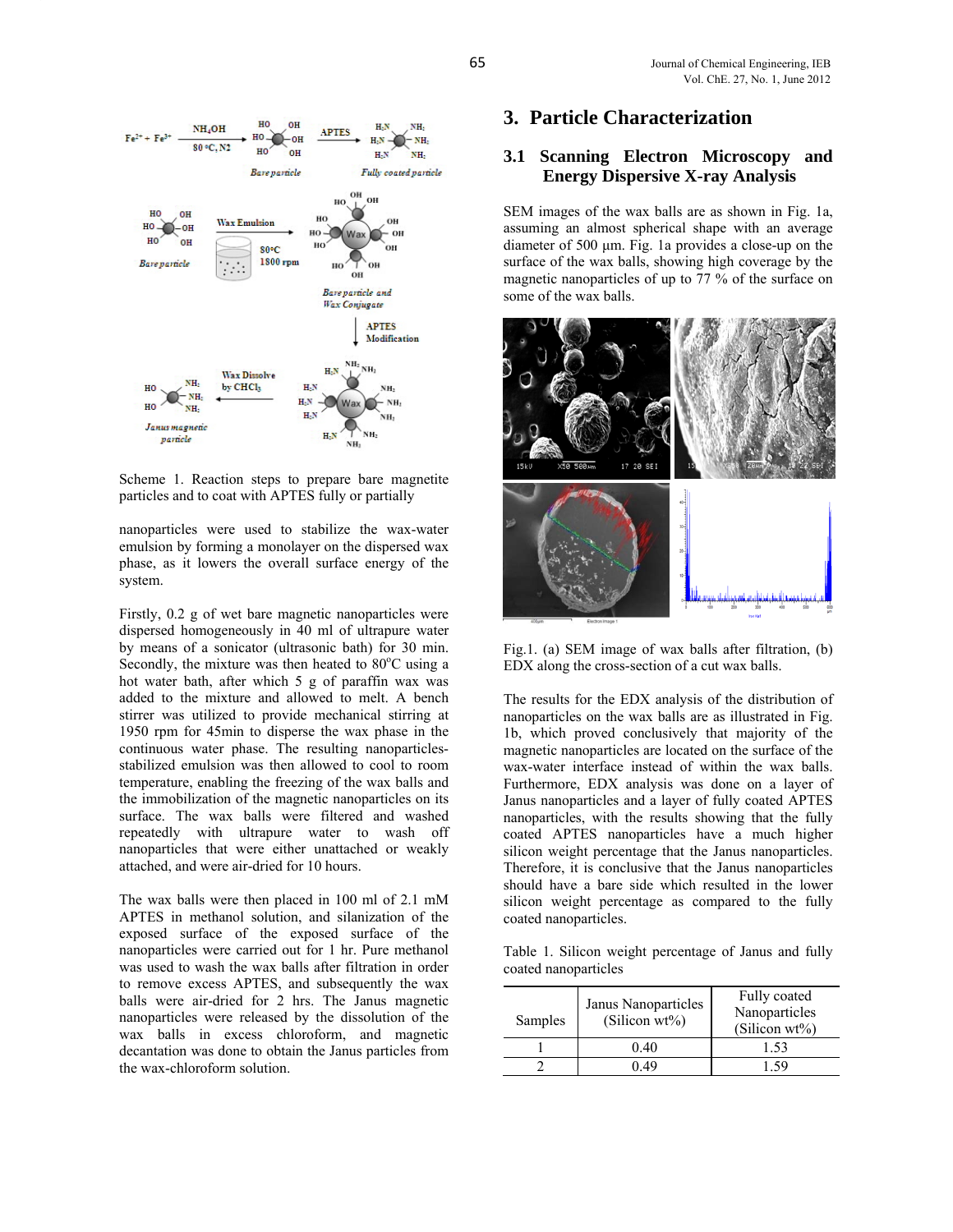

Fig.2. FTIR Spectra of Bare and Janus Magnetic Nanoparticles

## **3.2 Fourier Transform Infrared Spectroscopy (FTIR)**

FTIR spectra of the APTES coated Janus nanoparticles is as depicted in Fig. 2. Looking at the spectra, the peak at 590 cm-1 corresponds to Fe-O bonding, while the peak at around  $1000 \text{ cm}^{-1}$  is indicative of the bonding of Si-O. The appearance of peak at  $3410 \text{ cm}^{-1}$  is characteristic of the bending vibration of the N-H bond. The occurrences of the peaks provide evidence for the successful silanization of the surface of the Janus magnetic nanoparticles<sup>2-5</sup>.

### **3.3 Thermogravimetric Analysis (TGA)**

In order to determine whether the Janus nanoparticles were successfully produced by the method prescribed above, TGA of the bare, Janus and full coated magnetic nanoparticles were conducted and compared in Fig. 3.



Fig.3. TGA thermograms of bare, Janus and fully coated nanomagnetic particles

The bare nanoparticles incurred a weight loss of approximately  $2\%$  when heated till 800°C at ramping rate of 20°C/min; the weight loss of the full coated nanoparticles was about 7.5%. This is in agreement with literature value<sup>5</sup>. It can be seen that the weight loss of 5% for the Janus particles is between the bare and the full coated particles. Furthermore, when the Janus

nanoparticles were produced using an APTES concentration that is 200 times higher, the weight loss still remained constant at 5%. These confirmed the successful synthesis of Janus nanoparticles.



Fig. 4. TEM micrograph of Janus magnetic nano particles. (Scale bar is 20 nm)

# **3.4 Transmission Electron Microscopy (TEM)**

The TEM image of Janus particles is shown in Fig. 4. Since the Janus particles posses dual charge in the same surface it has a tendency to coagulate. The average particle size was found approximately 14-15 nm.

# **4. Adsorption Test**

Pollutions occurring due to these types of heavy metals are today a matter concern as they are tremendously harmful to human body as well as to the environment. 'Heavy metal pollution' is also a problem that motivates the development of water treatment technology. Mercury  $(Hg^{2+})$  in water resources creates severe environmental and public health problems like kidney and liver failure.



Fig.5. Adsorption isotherms for bare, Janus and fully coated magnetic nanoparticles

In this experiment  $Hg^{2+}$  ions emerging from  $HgCl_2$ solution of different concentration ranges were adsorbed onto the surfaces of the nanomagnetic particles. Coating of particles is done to facilitate the adsorbed amount of metal ions onto the surface.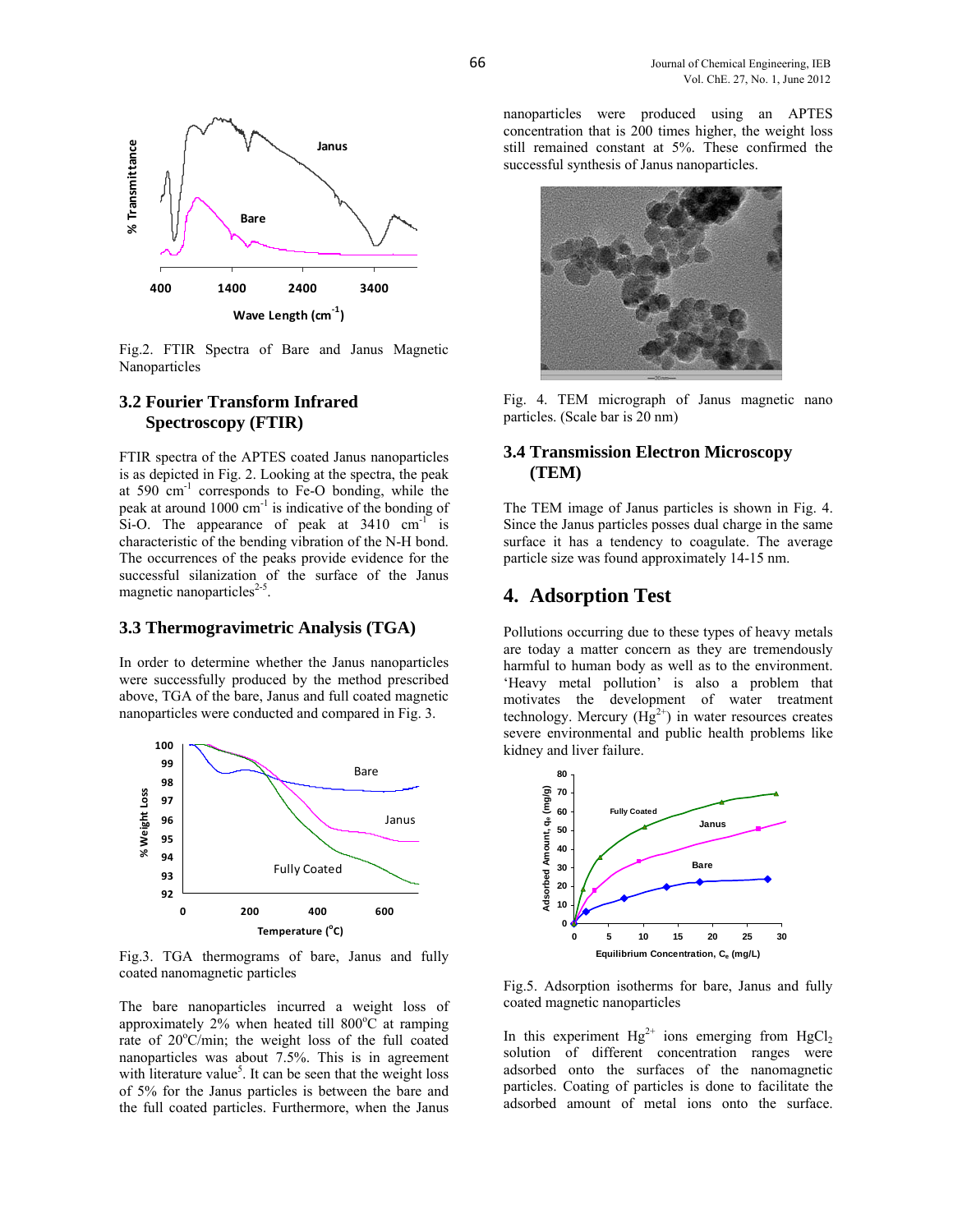Adsorption studies were carried out to compare the adsorbed  $Hg^{2+}$  ion quantity by Janus particles with the bare and fully coated particles. Bare particles may show adsorption of metal ions in a smaller quantity but the fully coated particles' adsorption capacity obviously will be higher than that of Janus and bare particles. Adsorption tests were done for five different concentrations of  $Hg^{2+}$  and for all the tests it was found that the adsorbed amount of  $Hg^{2+}$  by Janus particles is always in between than that using bare and fully coated particles. These results also indicate the synthesis of Janus nanomagnetic particles.  $Hg^{2+}$  ion concentration was determined by ICP-MS.



Fig.6. Freundlich plot illustrating the dependences of *qe* on *Ce* for bare, Janus and fully coated magnetic nanoparticles (logarithmic scale)



Fig.7. Langmuir plot illustrating the linear dependences of *Ce/qe* on *Ce* for bare, Janus and fully coated magnetic nanoparticles

According to the adsorption isotherms we know that, adsorbed amount  $q_e$  is dependent on the equilibrium concentration *Ce*. This mutual dependence is expressed through the well known Freundlich and Langmuir isotherm models. Linear versions of these two models are popular for the adsorption data fitting and thereby facilitate to derive different adsorption parameters (i.e., adsorption constant *K*, exponent n and maximum monolayer adsorption *qm*).

Langmuir equation is expressed as:

$$
q_e = q_m \frac{K_L C_e}{1 + K_L C_e} \tag{1}
$$

And its linear form is,

$$
\frac{C_e}{q} = \frac{C_e}{q_m} + \frac{1}{Kq_m} \tag{2}
$$

Freundlich equation is expressed as:

$$
q_e = K_F C_e^{1/n}
$$
  
And its linear form is, (3)

$$
\ln(q_e) = \ln K_F + (1/\mathrm{n})\ln(C_e) \tag{4}
$$

Fig.6 and Fig.7 show the linear models of Freundlich and Langmuir adsorption isotherms plotted with the experimental data. Different adsorption parameters were derived from these two plots and shown in Table 2. From the regression coefficient  $(R^2)$  of these two models, it can be surmised that the experimental data were fitted well with the Freundlich model which indicates multilayer adsorption on the surface.

Table 2. Values of different adsorption parameters

| Isotherm   | Paramete     | Bare     | Janus    | Fully    |  |  |
|------------|--------------|----------|----------|----------|--|--|
|            | r            | Particle | Particle | coated   |  |  |
|            |              |          |          | Particle |  |  |
| Freundlich | $K_F$        | 5.083    | 11.152   | 18.035   |  |  |
|            | $R^2$        | 0.969    | 0.996    | 0.985    |  |  |
|            | n            | 2.031    | 2.142    | 2.354    |  |  |
|            |              |          |          |          |  |  |
| Langmuir   | $q_m$ (mg/g) | 68.97    | 86.21    | 96.16    |  |  |
|            | $K_L$        | 0.051    | 0.068    | 0.151    |  |  |
|            | (L/mg)       |          |          |          |  |  |
|            | $R^2$        | 0.924    | 0.968    | 0.986    |  |  |

# **5. Conclusion**

Magnetic nanoparticles in the size range of 10-15 nm were prepared by the chemical precipitation method, and subsequently underwent partial surface chemical modification by APTES to produce Janus nanoparticles. Characterization tests were conducted to prove the partial coating of APTES on the Janus nanoparticles. FTIR results confirmed the successful grafting of the functionalized amine group onto the nanoparticles surface. SEM images and EDX analysis shows that the Janus nanoparticles have lower silicon concentration than fully coated nanoparticles, indicative of partial coating of Janus nanoparticles. Furthermore, TGA and adsorption study both gave intermediate results between bare and fully coated nanoparticles, thus proving the successful partial coating on the Janus nanoparticles.

#### **Reference**

1. Peng, Z. G., Hidajat, K., and Uddin, M. S. (2004). Adsorption of bovine serum albumin on nanosized magnetic particles. J. Colloid and Interface Sci. 271: 277–283.